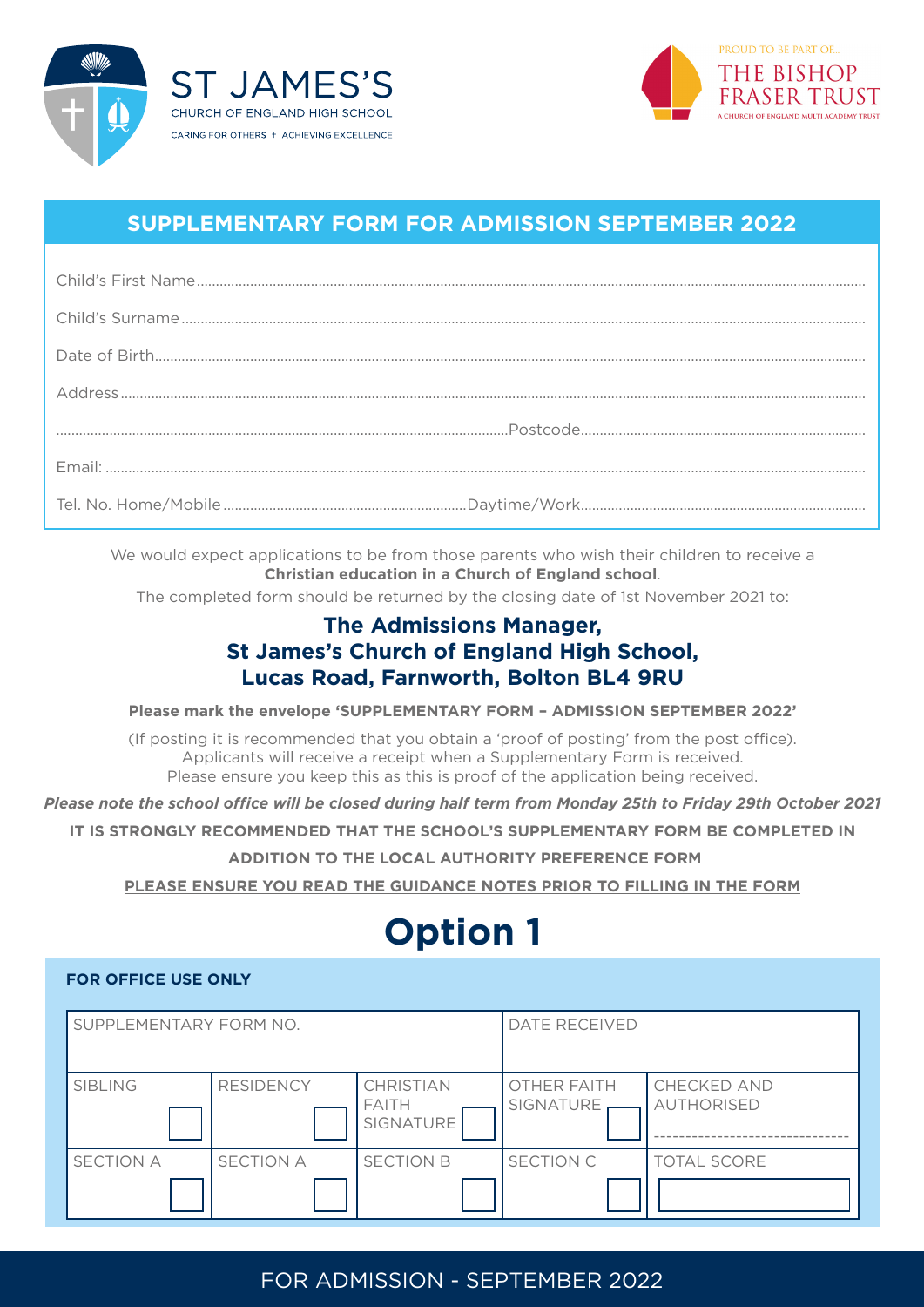| <b>SECTION A</b>                                                                                                                                                                                            |            |           |               |
|-------------------------------------------------------------------------------------------------------------------------------------------------------------------------------------------------------------|------------|-----------|---------------|
| <b>SIBLINGS CURRENTLY IN SCHOOL</b>                                                                                                                                                                         | <b>Yes</b> | <b>No</b> | <b>Points</b> |
| Have you any other children currently at this school in Years 7 to 11? If "yes"<br>please supply their name(s) and year group(s). Currently means at the date of<br>application                             |            |           |               |
|                                                                                                                                                                                                             |            |           |               |
|                                                                                                                                                                                                             |            |           |               |
|                                                                                                                                                                                                             |            |           |               |
| Does your child live within the Bolton Deanery?<br>If in doubt please contact the school or go to the school website where you can<br>enter your postcode and confirm if you live within the Bolton Deanery |            |           |               |

Do you and your child attend an act of worship, other than If yes please enter the name and address of the place of worship below:

## FOR ADMISSION - SEPTEMBER 2022 FOR ADMISSION - SEPTEMBER 2022

Please answer all questions by circling the applicable answer or placing a tick in the appropriate box. PLEASE REFER TO GENERAL GUIDANCE NOTES

All information is treated in the strictest confidence.

#### **Applicants are expected to be supportive of the Christian ethos of the school**

Official please note that attendance must have been m specified period 1 September 2019 - 29 February 2020. (v child was in Year 4)

Please tick one of the following frequencies for both child and

| The Governors will admit all Children with a SEN Statement or EHC (Education, Health and<br>Care Plan) from the Local Authority that apply to St James's.                                                                                                                                                                                                                                                                                                                                                                                                                                                                                                                                                                                                                                         | <b>Yes</b> | <b>No</b> |
|---------------------------------------------------------------------------------------------------------------------------------------------------------------------------------------------------------------------------------------------------------------------------------------------------------------------------------------------------------------------------------------------------------------------------------------------------------------------------------------------------------------------------------------------------------------------------------------------------------------------------------------------------------------------------------------------------------------------------------------------------------------------------------------------------|------------|-----------|
| Q. Has your child a Statement of Special Educational Needs or Education Health and Care Plan<br>from the Local Authority? Please indicate YES or NO by ticking the appropriate box.                                                                                                                                                                                                                                                                                                                                                                                                                                                                                                                                                                                                               |            |           |
| If the school is oversubscribed, the highest priority for admission will be given to Looked<br>After and Previously Looked After Children.                                                                                                                                                                                                                                                                                                                                                                                                                                                                                                                                                                                                                                                        | <b>Yes</b> | <b>No</b> |
| Q. Is this application for a "looked after child" in public care, a "previously looked after child"<br>or any child who was previously looked after but immediately after being looked after<br>became subject to an adoption, residence or special guardianship order? 'Looked after'<br>means that the child was (a) in the care of a local authority, or (b) being provided with<br>accommodation by a local authority in the exercise of their social services functions. This<br>criteria also includes looked after children and all previously looked after children who<br>appear (to the admission authority) to have been in state care outside of England and<br>ceased to be in state care as a result of being adopted. Please indicate YES or NO by ticking<br>the appropriate box. |            |           |

**If you have answered Yes to either of the above questions please go directly to Section D. You do not have to complete the rest of the form - Sign the form at Section D and return it to school.**

| <b>T - CHRISTIAN WORSHIP ONLY</b>          |                         |                |
|--------------------------------------------|-------------------------|----------------|
|                                            | <b>Points available</b> |                |
| IP                                         | <b>Child</b>            | <b>Parent</b>  |
| n in school?<br>orship in the box          |                         |                |
|                                            |                         |                |
| lace of worship                            |                         |                |
| maintained for the<br>(whilst the applying |                         |                |
| and parent                                 |                         |                |
| Please place                               | 10                      | 8              |
| stamp here<br>of place of                  | 8                       | 6              |
| worship if<br>available                    | 6                       | $\overline{4}$ |
|                                            | $\overline{4}$          | $\overline{2}$ |
|                                            | 0                       | 0              |
|                                            |                         |                |
|                                            |                         |                |
|                                            |                         |                |
|                                            |                         |                |
|                                            |                         |                |
|                                            |                         |                |

## **Information for Faith Applicants**

Due to COVID 19 restrictions and churches being closed for public worship from March 2020, all acts of worship refer to attendance for the **full six month period** when the churches were last fully open to public worship. **The six month period is 1st September 2019 – 29th February 2020**. Attendance must be confirmed by the signature and stamp (if available) of the church or place of worship. **Please ensure that you complete Section B for Christian Worship and Section C for Other Faiths Worship.**

#### **SECTION B - FAITH APPLICANT**

## **CHRISTIAN WORSHI**

Name and Address of Place of Worship:

#### This part to be completed by the official of the pla

|                     | Child | <b>Parent</b> |
|---------------------|-------|---------------|
| 4 weeks per month   |       |               |
| 3 weeks per month   |       |               |
| 2 weeks per month   |       |               |
| 1 week per month    |       |               |
| Less than the above |       |               |

#### **Religious Leader's Details and Signature**